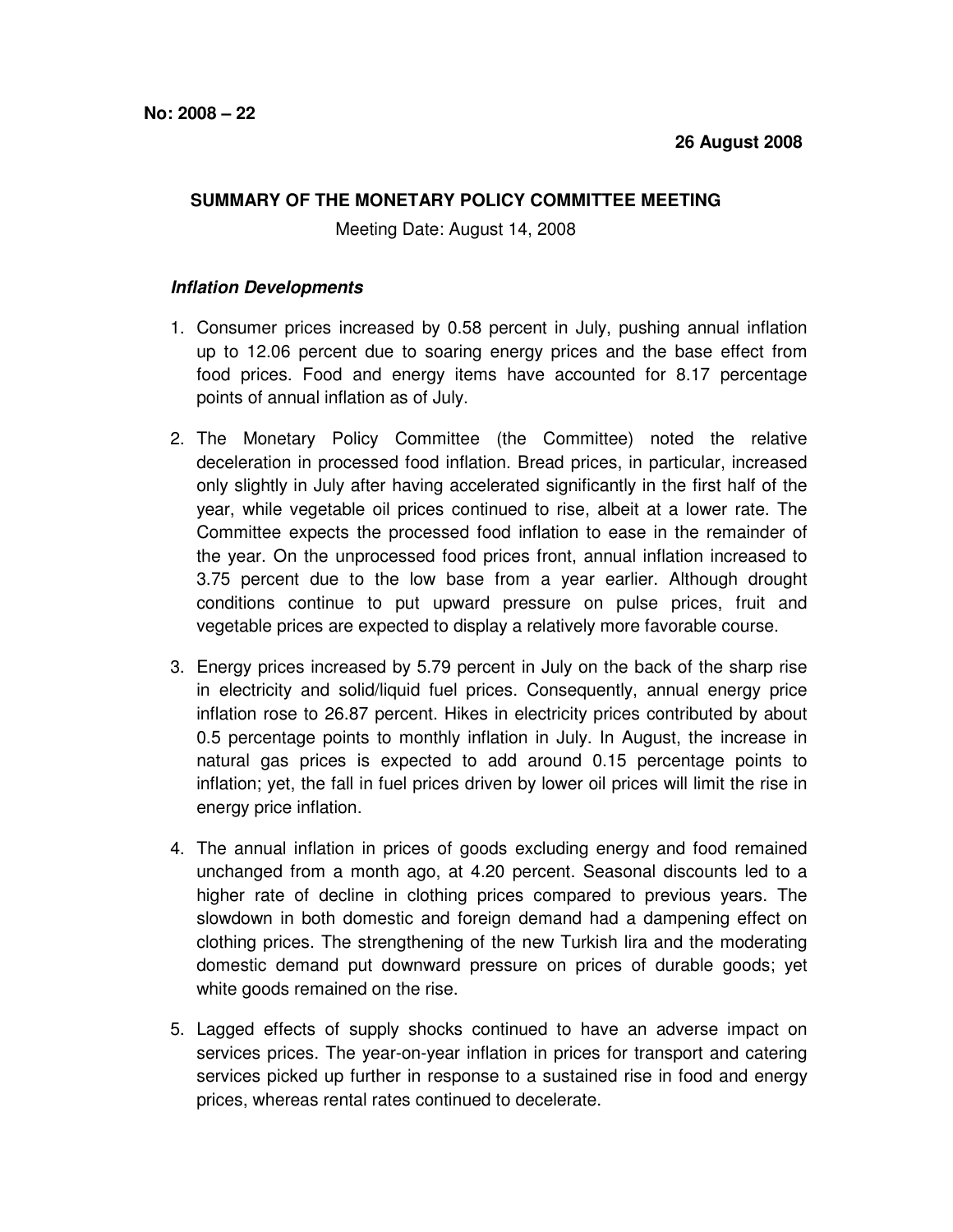6. The annual rate of increase in the widely cited core CPI indexes, denoted by H and I, went slightly up in July on account of lagged effects from supply shocks and the base effect. Seasonally adjusted monthly inflation figures, however, pointed to a slowdown in these indicators. In view of the downtrend in underlying inflation over the past two months and the decline in oil prices, the Committee expects inflation to moderate gradually in the forthcoming period.

## **Factors Affecting Inflation**

- 7. Recent data indicate that economic activity has continued to slow down. After having expanded by 6.9 percent year-on-year in the first quarter, industrial production moderated to an annual growth rate of 3.1 percent during April-June 2008. In seasonally adjusted terms, industrial production remained flat over the first half of the year.
- 8. Early indicators suggest that domestic demand in the second quarter has been weaker than the first quarter. Consumer confidence indices stayed at lower levels than the first quarter, and the growth in real consumer loans have further slowed down. The seasonally adjusted consumption indices, the production of chemicals, domestic sales of automobiles, and imports of consumer goods went down during January-June 2008. In contrast, domestic sales of white goods recovered in the second quarter, although the production in the industry remained flat.
- 9. Domestic uncertainties and the depreciation of the new Turkish lira against major currencies had an adverse impact on investment demand in the second quarter. The production of machinery-equipment declined further in seasonally adjusted terms, while imports of capital goods fell for the second quarter in a row. Moreover, domestic sales of commercial vehicles suggested that machinery-equipment investments were slightly down from the first quarter.
- 10. The annual growth rate in export quantity index was 18.2 percent year-on-year in the first quarter, but declined to 9.1 percent in the second quarter. Seasonally adjusted figures pointed to an ongoing, yet moderating export growth. Recently, downside risks on global economy have increased, especially indicators for Euro area pointing to a slowdown. The Committee assessed that external demand could be adversely affected, should this outlook persist.
- 11. Regarding demand indicators for the third quarter, consumer confidence indices rebounded slightly in July, yet still remained at low levels. Meanwhile, real consumer loans continued to grow at a subdued pace. In this context, the Committee stated that ongoing problems in international credit markets and the global economy continue to restrain the aggregate demand.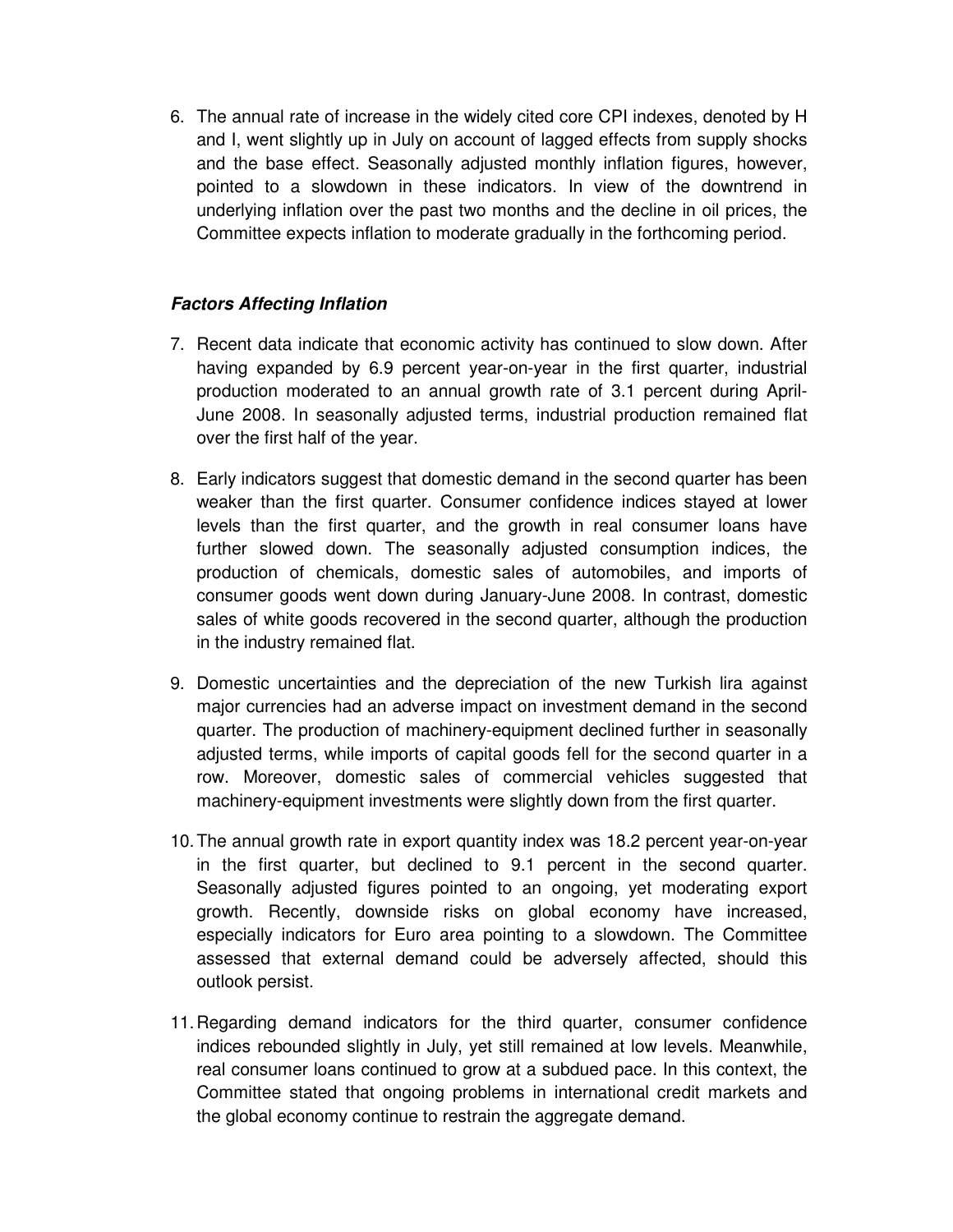## **Monetary Policy and Risks**

- 12. Considering the monetary tightening since May, the Committee indicated that the level of the policy rate was supportive of disinflation. The decline in longerterm interest rates owing to easing domestic uncertainties should support domestic demand. However, aggregate demand is still expected to remain contained given relatively tight credit conditions, restrictive monetary policy, and moderating external demand.
- 13. The committee indicated that oil prices have followed a significantly lower course than the levels assumed in the baseline scenario in the July Inflation Report and other commodity prices have also displayed a downward course, improving the near-term inflation outlook. Consequently, inflation is expected to fall gradually in the forthcoming period.
- 14. Food prices have been evolving in line with the projections outlined in the July Inflation Report. It is anticipated that processed food inflation will gradually fall owing to lower commodity and import prices while unprocessed food inflation will maintain its current favorable course. Yet, the Committee underlined the need to remain cautious with regard to assumptions on food and oil prices, given the volatile course of commodity prices.
- 15. The Committee noted that the rise in inflation expectations was limited although inflation outturn was significantly higher than the average of market expectations in June. Inflation expectations should ease gradually as inflation starts decelerating in the forthcoming period.
- 16. Despite the expected decline in inflation in the medium term, uncertainties exist regarding the degree of inflation persistence. Long-lasting supply shocks have been delaying disinflation and thus increasing the risk of rising backward looking schemes in the wage and price setting behavior. Although the widening output gap should contain the second round effects of the supply shocks, the exact pace of disinflation would still depend on the extent new inflation targets serve as a strong reference for economic agents. Having this in mind, the CBT will continue to focus on enhancing the credibility of the new inflation targets.
- 17. International financial markets remain fragile. Prevailing problems in financial markets continue to pose downside risks on global economic growth. Persisting uncertainties in the global economy have been causing financial markets to be sensitive to data announcements. The CBT will not display a sharp reaction to temporary fluctuations in the financial markets, unless there is a long lasting deterioration in expectations and a significant worsening in the general pricing behavior.